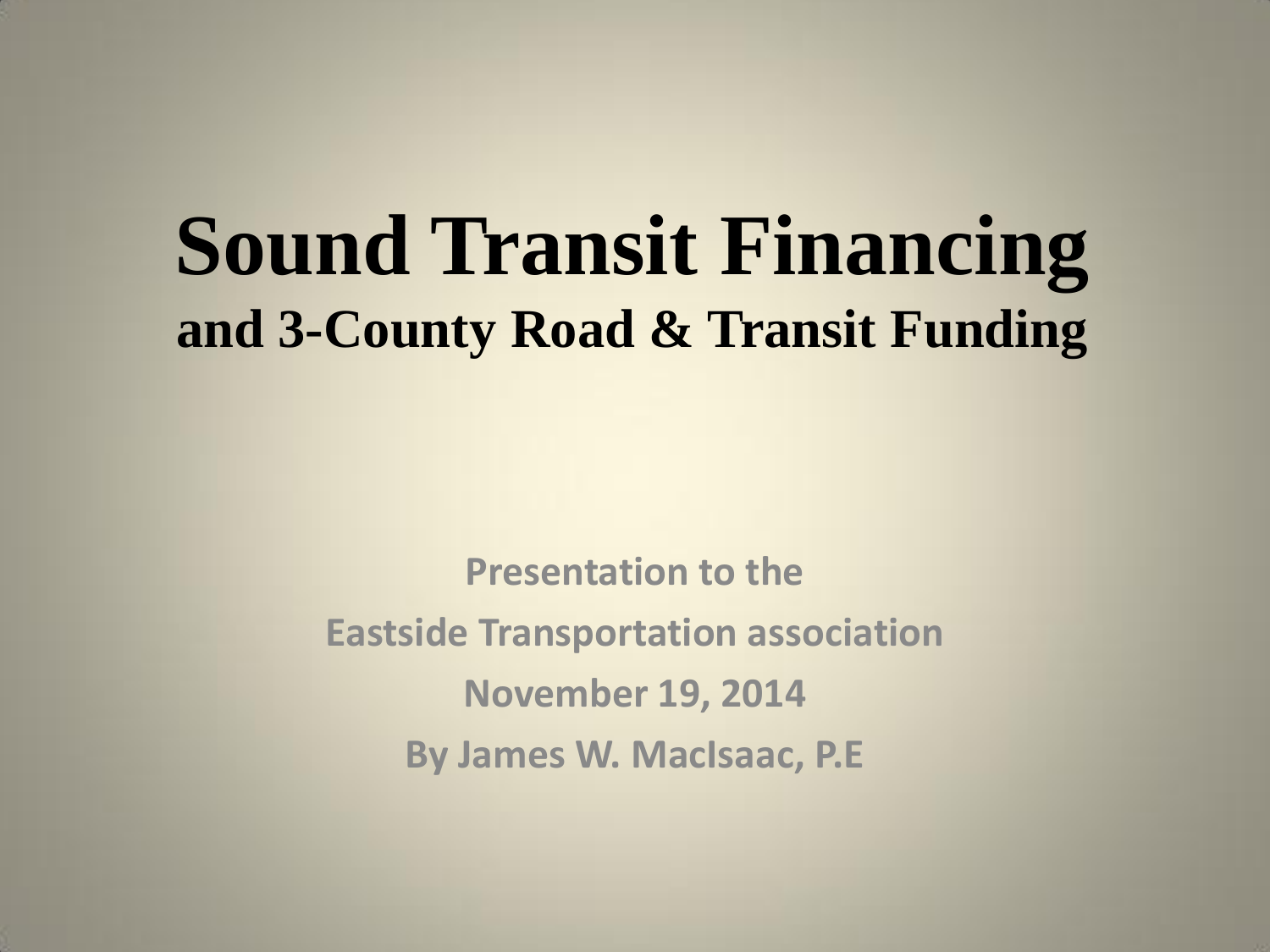## **Sound Move LRT "Starter Line"**

- 1996 LRT 21-mile "Starter Line"  $-$  S. 200<sup>th</sup> to NE 45<sup>th</sup> St (U-District) Per 1999 EIS:
	- Estimated Capital Cost -- **\$2.3 billion YOE**
	- Estimated Completion 2006 (10 years)
	- Estimated 2020 Boardings 133,000 per Annual Average Day
- LRT Time and Cost Grossly Underestimated
- Initial Segment + Airport (Westlake Sta to Airport) 15.6 miles
	- Estimated capital Cost -- **\$2.4 billion YOE**
	- Completed 2010 (14 years)
	- 2011 Actual Boardings 23,600 per Annual Average Day
- 2012 Before and After Study Corridor Transit Linked Trips
	- 2008 Before 68,500; 2011 After 75,700
	- $-$  New Transit Trips  $-7,200 (+10%)$
	- New Commuter Transit Trips 1,900 (Negligible Peak Period Impact)
- Completion of 21-mile "Starter Line"
	- Estimated Capital Cost -- **\$5.3 billion YOE**
	- Estimated Completion 2020 (24 years)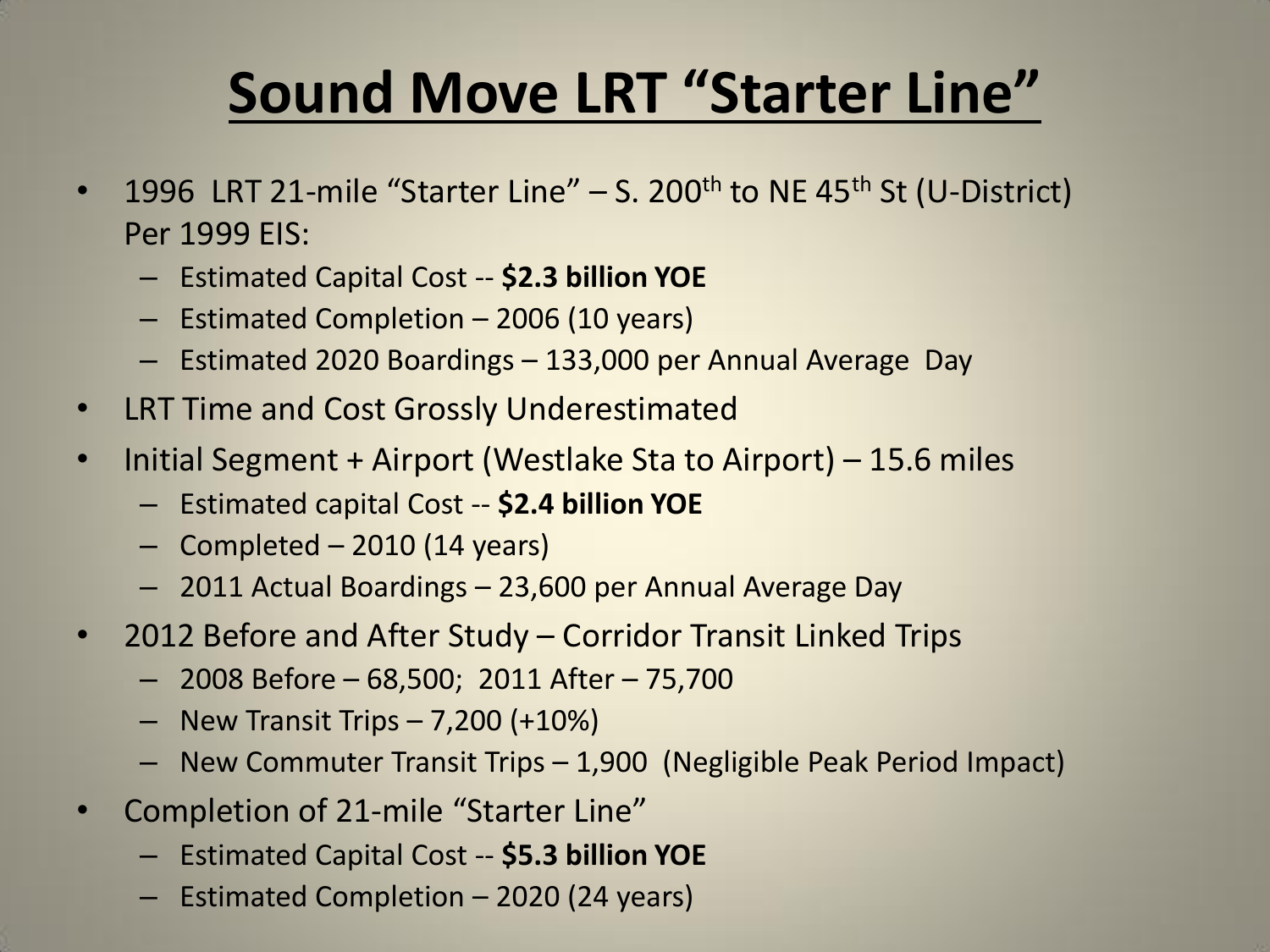# **ST2 (Phase 2) Program**

- In 2008 a Phase 2 program and tax increase proposed to voters Before any portion of the 21-mile "Starter Line" was completed
- More Tax Revenue needed to complete Sound Move
- Election Year selected to maximize potential approval of the 0.5% Sales Tax increase – No Sunset year proposed for all Approved ST taxes
- Phase2 would increase LRT System from 21 miles to 51 miles
- But still 32 miles short of the LRT "Core System": Tacoma Dome to Everett Station and east to Redmond CBD
- Sound Move and ST2 Finance Plan Merged Final Outcome of Sound Move will never be known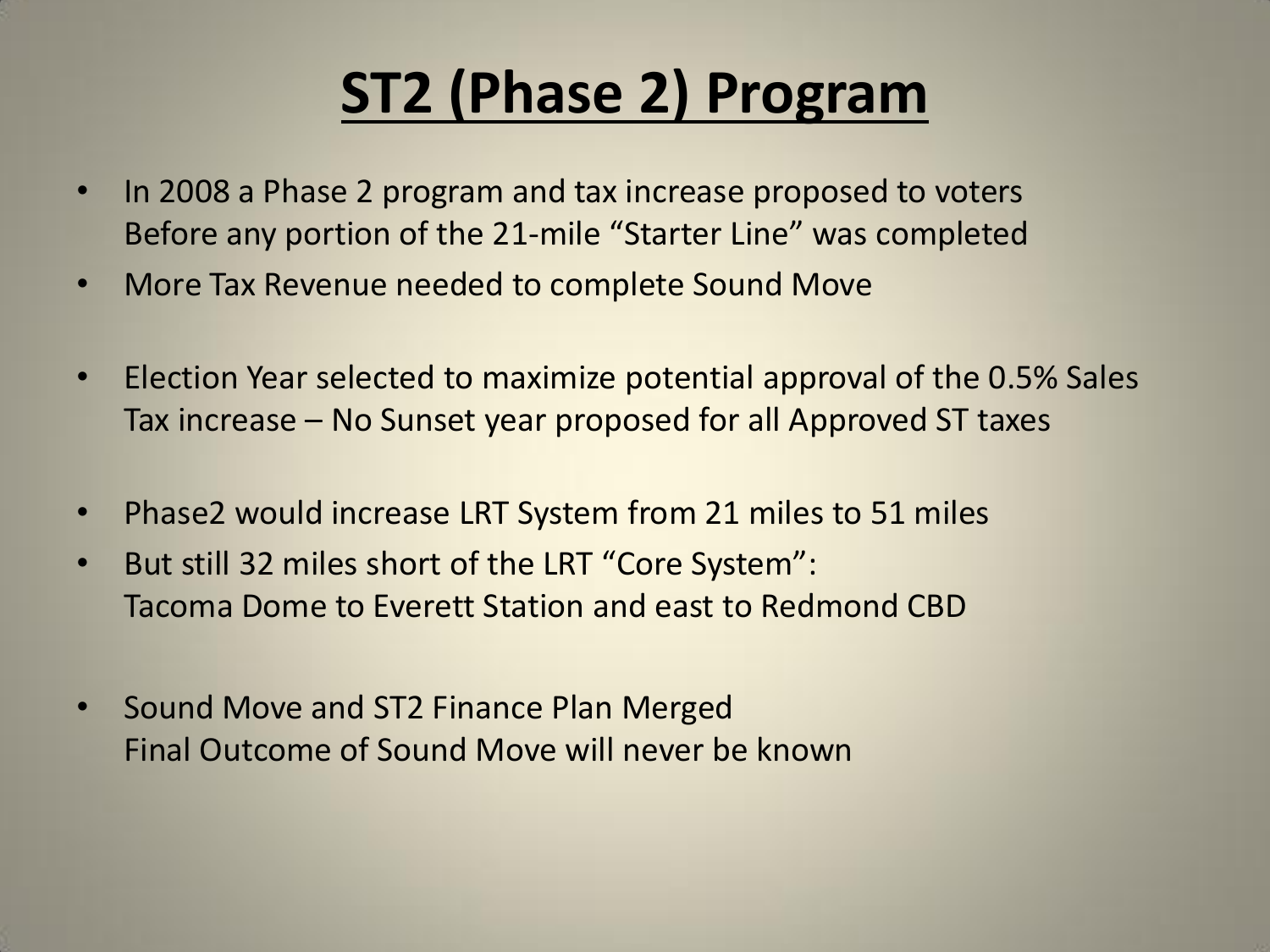#### **Current Sound Transit ST1/ST2 Program**

| 1997-2023 Estimates                  | <b>2008 Est</b> | <b>2014 Est</b> | <b>Change</b> | <b>Comment</b>            |
|--------------------------------------|-----------------|-----------------|---------------|---------------------------|
| <b>SOURCES (YOE \$millions)</b>      |                 |                 |               | <b>Includes 1997-2008</b> |
| <b>Total Tax Revenue</b>             | 18,730          | 14,523          | (4,206)       | <b>Recession</b>          |
| <b>Total Fare Revenue</b>            | 1,474           | 1,179           | (295)         | <b>Slow startups</b>      |
| <b>FTA Grants</b>                    | 3,108           | 3,288           | 179           |                           |
| <b>Bond Proceeds less Issue Cost</b> | 9,036           | 8,494           | (542)         | At 1.5 Coverage           |
| Other plus Interest                  | 550             | 959             | 409           | <b>Early Bond Sales</b>   |
| <b>Total Sources</b>                 | 32,897          | 28,443          | (4, 454)      |                           |
| <b>USES (YOE \$millions)</b>         |                 |                 |               |                           |
| <b>Capital Program</b>               | 21,095          | 17,416          | (3,679)       | So. Corridor Cut          |
| <b>Debt Service</b>                  | 4,271           | 3,228           | (1,043)       | <b>Bond Wrapping</b>      |
| <b>O&amp;M Costs</b>                 | 6,485           | 5,881           | (605)         | <b>Slow Startups</b>      |
| Cap and O&M Reserves                 | 1,544           | 1,880           | 336           |                           |
| <b>Total Uses</b>                    | 33,395          | 28,405          | (4,991)       |                           |
| <b>Gen Fund Cash Balance</b>         | (498)           | 38              | 536           |                           |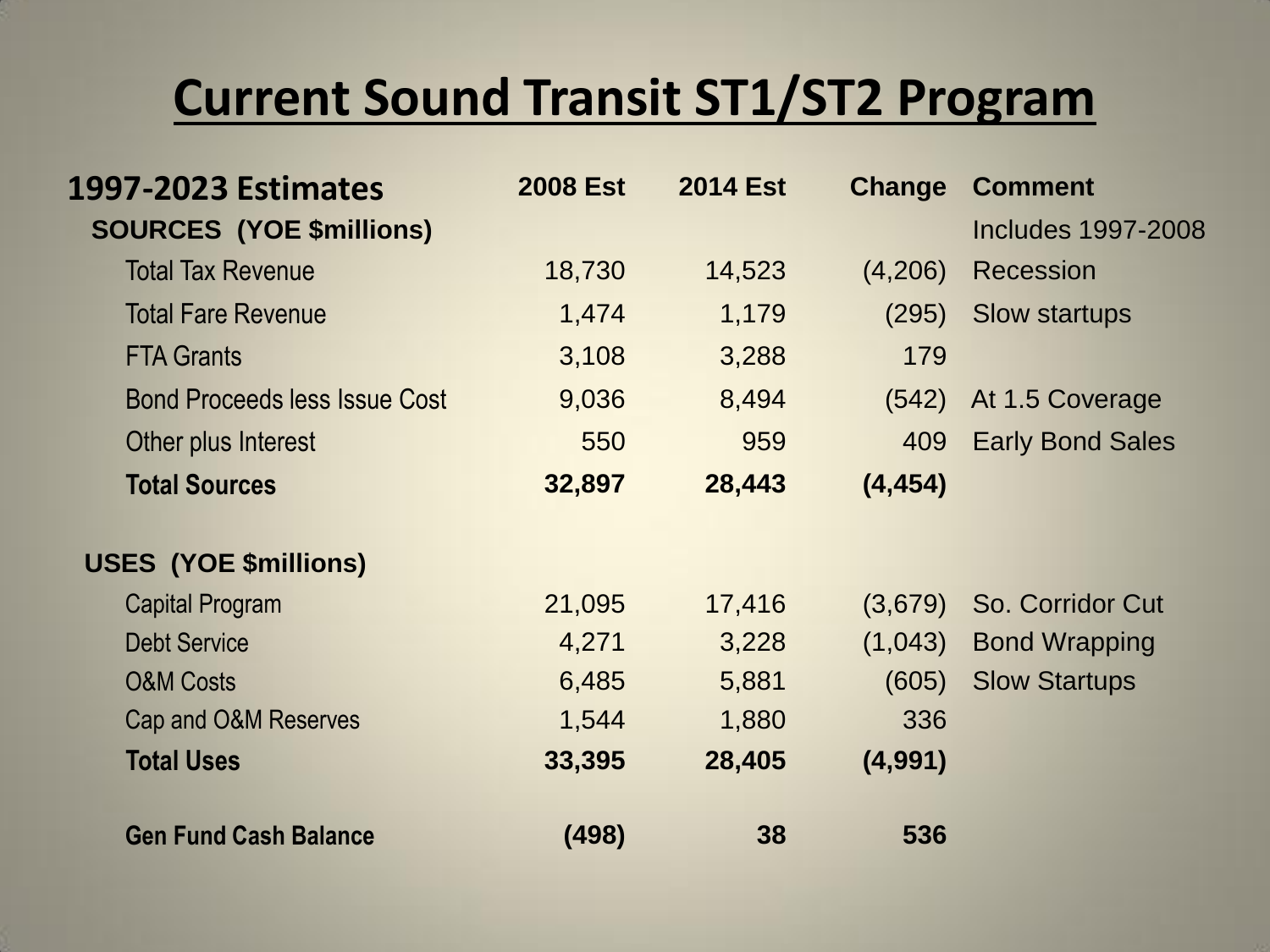## **ST1/ST2 Financial Plan**

| <b>YOE \$millions</b>                | 1997-2023  | 1997-2040          | 1997-2053          |
|--------------------------------------|------------|--------------------|--------------------|
| <b>SOURCES</b>                       | Thru Const | <b>Plan Period</b> | <b>Bond Period</b> |
| <b>Total Tax Revenue</b>             | 14,523     | 38,583             | 74,680             |
| <b>Total Fare Revenue</b>            | 1,179      | 3,910              | 6,850              |
| <b>FTA Grants</b>                    | 3,288      | 4,667              | 5,960              |
| <b>Bond Proceeds less Issue Cost</b> | 8,494      | 8,494              | 8,494              |
| Other plus Interest                  | 959        | 1,328              | 1,592              |
| <b>Total Sources</b>                 | 28,443     | 56,982             | 97,577             |
| <b>USES</b>                          |            |                    |                    |
| <b>Capital Program</b>               | 17,416     | 17,660             | 17,748             |
| <b>Debt Service</b>                  | 3,228      | 12,728             | 19,748             |
| <b>O&amp;M Costs</b>                 | 5,881      | 15,445             | 26,266             |
| Cap and O&M Reserves                 | 1,880      | 5,299              | 8,019              |
| <b>Total Uses</b>                    | 28,405     | 51,132             | 71,781             |
|                                      |            |                    |                    |
| <b>Gen Fund Cash Balance</b>         | 38         | 5,850              | 25,796             |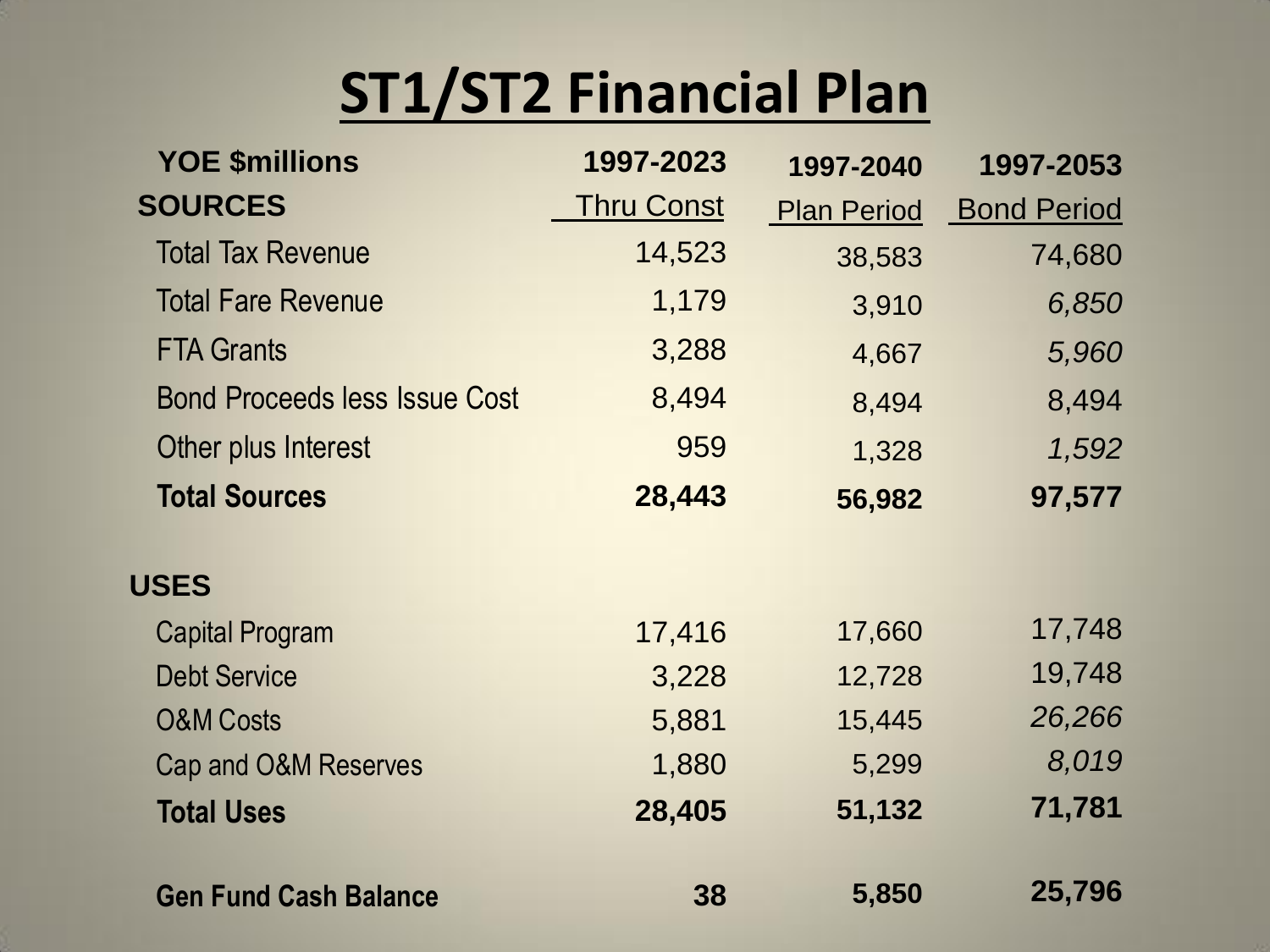#### **Sound Transit Phases 1 and 2 Capital Programs**

| Length  |                                                                  | Year            | <b>Cap Cost</b> |  |  |
|---------|------------------------------------------------------------------|-----------------|-----------------|--|--|
| (Miles) | <b>Segment</b>                                                   | <b>Complete</b> | YOE \$Mils      |  |  |
|         | <b>Sound Move</b><br>(0.4% ST + 0.3% MVET + \$1.2 billion Bonds) |                 |                 |  |  |
| 15.6    | Initial Segment+Airport (Westlake to Airport)                    | 2010            | 2,354           |  |  |
| 3.2     | University Link (Westlake to UW station)                         | 2016            | 1,756           |  |  |
| 1.6     | Tacoma Link (Tacoma Dome to CBD)                                 | 2006            | 77              |  |  |
| 20.4    | <b>Subtotal LRT System</b>                                       |                 | 4,187           |  |  |
|         | Sounder (Tacoma to Everett)                                      |                 | 1,229           |  |  |
|         | Regional Express (22 Routes and Access)                          |                 | 820             |  |  |
|         | <b>Sound Move Total Capital Program</b>                          |                 | 6,236           |  |  |
|         |                                                                  |                 |                 |  |  |
|         | ST2 (Phase 2)<br>$(+0.5\%$ Sales Tax $+ $7.3$ billion Bonds)     |                 |                 |  |  |
| 12.5    | North Corridor (UW Station to Lynnwood)                          | 2023            | 3,977           |  |  |
| 1.6     | S. 200th St Ext (Airport to S. 200th Street))                    | 2016            | 383             |  |  |
|         | ROW, PE, EIS (S.200th to Tacoma Dome)                            | 2020            | 163             |  |  |
|         | <b>Central Link O&amp;M Facility and Vehicles</b>                |                 | 1,439           |  |  |
| 14.3    | East Link (Seattle to Overlake TC)                               | 2023            | 3,805           |  |  |
|         | <b>East Link Maint Facility and Vehicles</b>                     | 2023            | 644             |  |  |
| 2.0     | Tacoma Link Ext (CBD to Tac Gen Hosp)                            | 2020            | 153             |  |  |
|         | <b>LRT Other</b>                                                 |                 | 482             |  |  |
| 30.4    | <b>Subtotal LRT System</b>                                       |                 | 11,046          |  |  |
|         | Sounder Stations, Parking, etc.                                  |                 | 1,084           |  |  |
|         | <b>Express Bus</b>                                               |                 | 530             |  |  |
|         | Service Delivery, Systemwide                                     |                 | 540             |  |  |
|         | <b>ST2 Total Capital Program</b>                                 |                 | 13,200          |  |  |
| 50.8    | <b>Sound Move plus ST2</b>                                       |                 | 19,436          |  |  |
|         |                                                                  |                 |                 |  |  |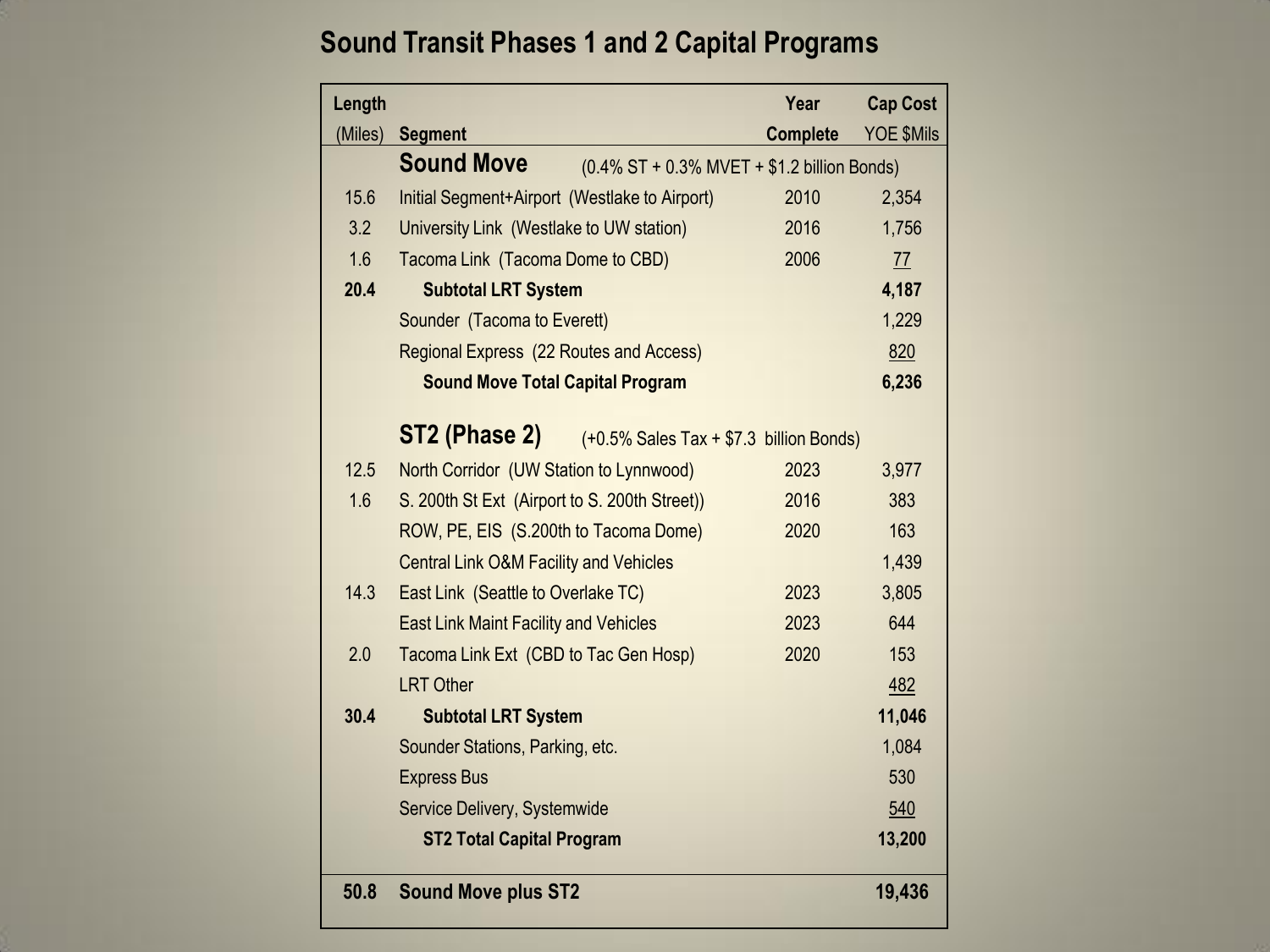#### **ST1&2 Revenue and Expense Estimates**

#### **Source: Sound Transit 2014 Financial Plan**

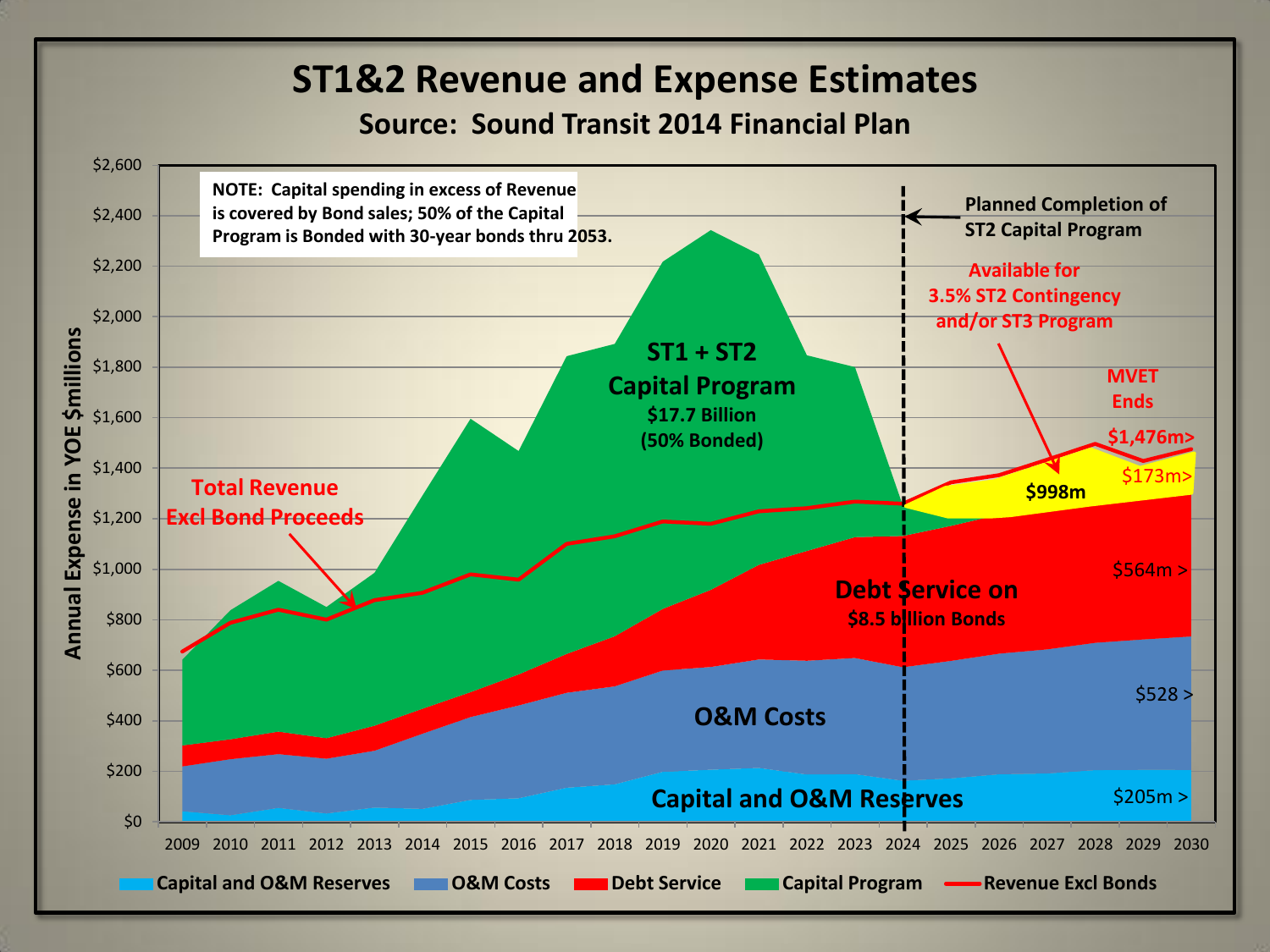## **ST2 Bonding Issue**

- The 2014 Fin Plan shows a need for \$8.5 billion in Bond Sales to complete the ST1/ST2 program by 2023/4
- Maximum Bonding previously controlled by Debt Service "Coverage ratio"
- RCW 81.104.210 limits bond sales for *"High capacity transportation corridor areas"* to 1.5% of the value of taxable property within the area
- McCartan reports that to currently be \$5.5 billion limit
- That leaves a bonding shortfall of \$3.0 billion
- A 60% approval is needed from the area voters to increase the bonding capacity up to 5% of taxable property in the area – up to \$18 billion?
- OR, apply the new ST3 tax increase from 2017 thru 2023 to the ST2 program financing needs
- Reduces ST2 bonding needs to \$4.7 billion thru 2023
- It only requires 50.1% favorable vote to pass a tax increase; versus 60% favorable vote to increase the bonding limit
- I'm sure that ST does not want to do both in 2016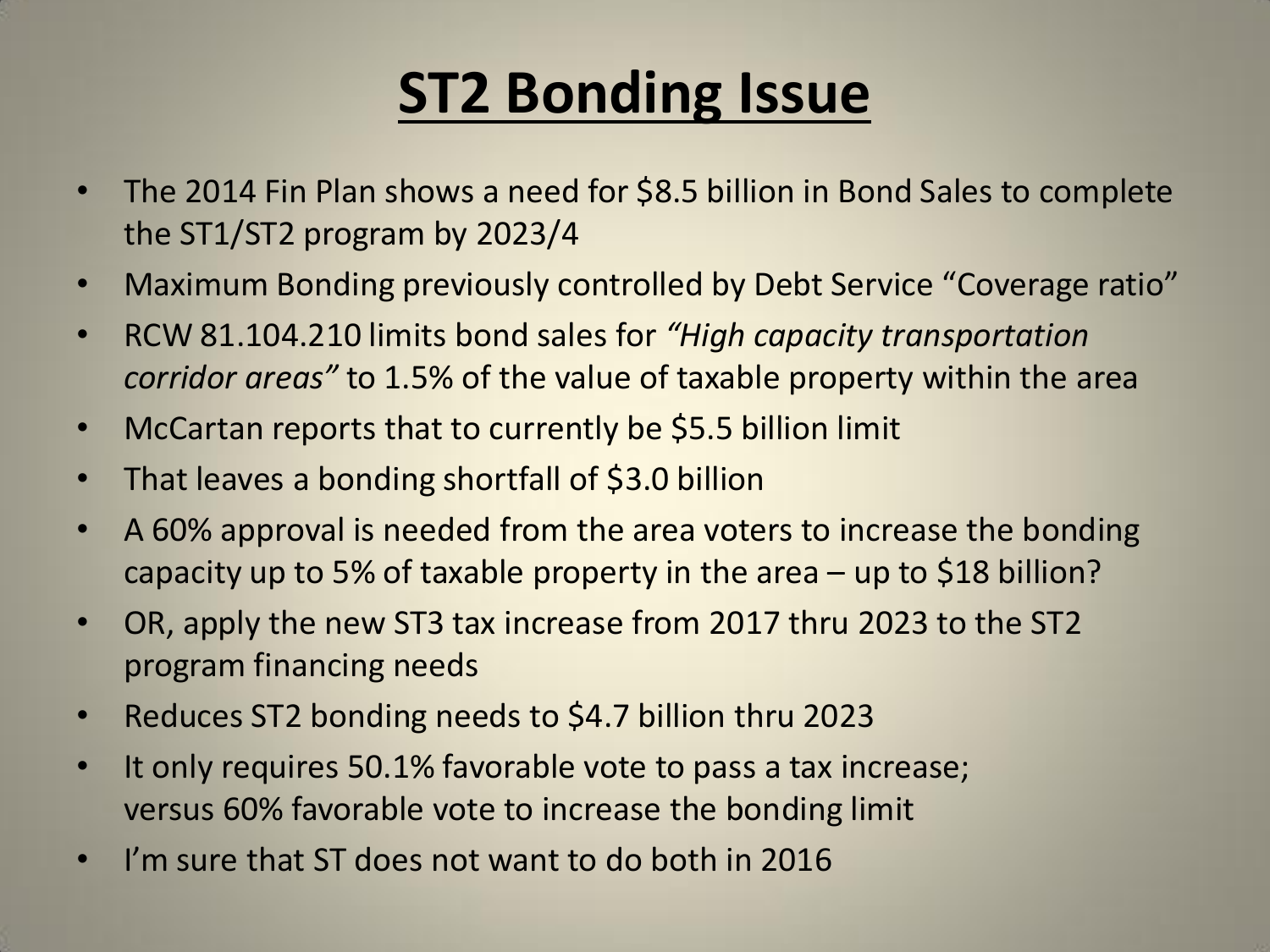#### **Sound Transit LRT Core System<sup>1</sup> Potential Phase 3**

| Length  |                                                       | Year            | <b>Cap Cost</b> |
|---------|-------------------------------------------------------|-----------------|-----------------|
| (Miles) | <b>Segment</b>                                        | <b>Complete</b> | YOE \$Mils      |
|         | <b>Sound Move (ST1)</b>                               |                 |                 |
| 20.4    | <b>Total LRT</b>                                      | 2016            | 4,187           |
|         | <b>Sounder and Express Bus</b>                        |                 | 2,049           |
|         | <b>Total Sound Move</b>                               |                 | 6,236           |
|         |                                                       |                 |                 |
|         | ST2 (Phase 2)                                         |                 |                 |
| 30.4    | <b>LRT Extensions</b>                                 | 2023            | 11,047          |
|         | <b>Sounder and Express Bus</b>                        |                 | 2,153           |
|         | <b>Total ST2</b>                                      |                 | 13,200          |
|         |                                                       |                 |                 |
|         | Minimum ST3 to Finish Core System <sup>2</sup>        |                 |                 |
|         | North Corridor (Lynnwood to Everett)                  | 2035            | 6,267           |
|         | South Corridor (S. 200th to Tacoma Dome)              | 2035            | 6,039           |
|         | East Corridor (Overlake TC to Red CBD)                | 2030            | 1,600           |
| 31.6    | <b>Total Minimum ST3</b>                              |                 | 13,906          |
| 82.4    | Total with Completion of LRT Core System <sup>3</sup> |                 | 33,342          |

<sup>1</sup> The LRT Core System is from Tacoma to Everett and east to the Redmond CBD.

<sup>2</sup> May have subarea equity issues.

<sup>3</sup> Original 1995 proposal for LRT Sysem Phase 1, to be completed by 2010.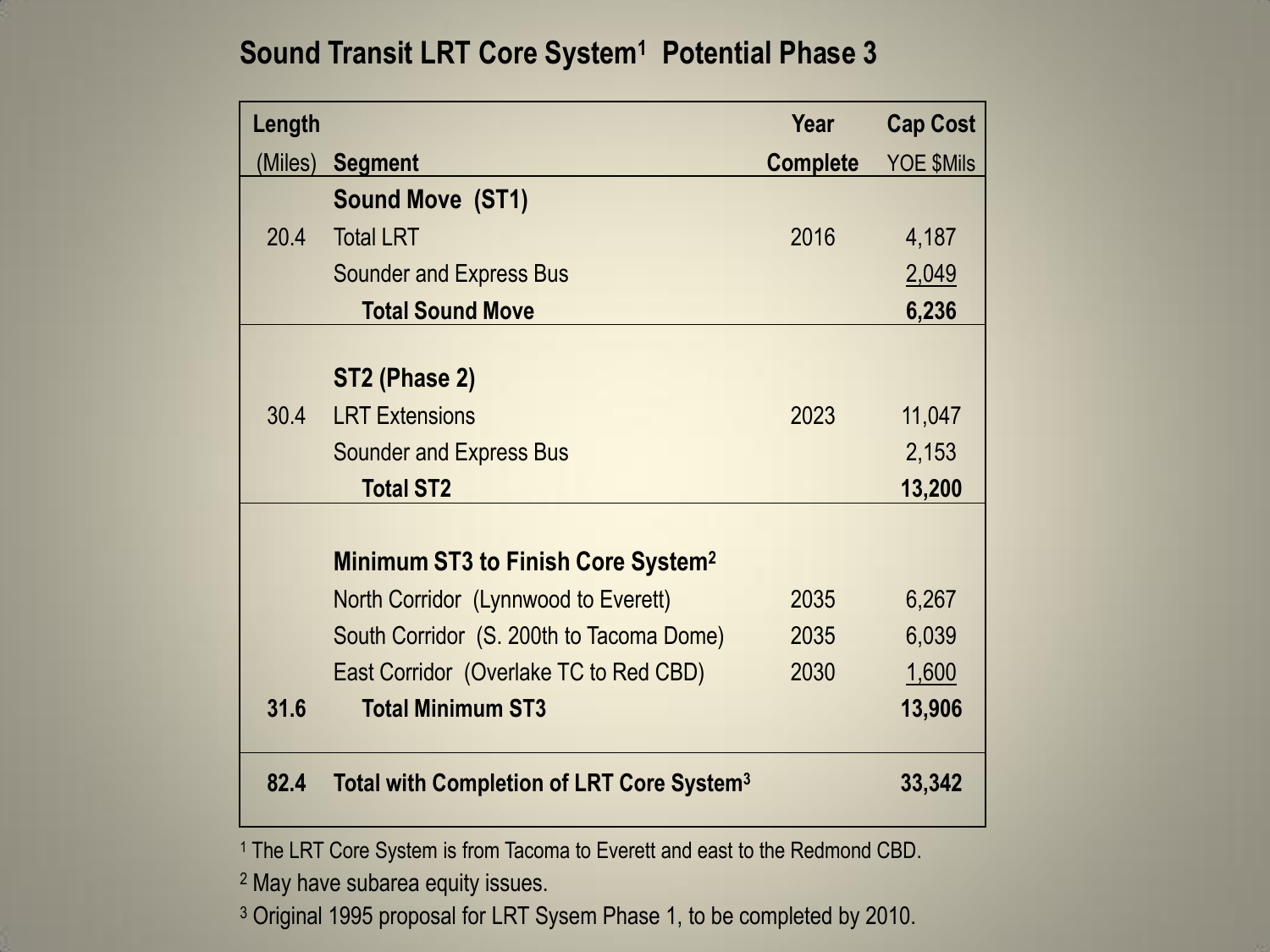# **ST2/ST3 Funding Needs**

- Current Funding only finances the ST1/ST2 Program
- Only about \$1 billion estimated excess revenue from 2023-30
	- Represents a 3.5% contingency for the ST1/ST2 program thru 2030
	- Or, represents a minimal start for an ST3 program
- Brian McCartan proposes an ST3 Tax Increase in 2016
	- Option 1: 0.55% Sales Tax increase (from 0.9% to 1.45%)
	- Option 2: 1.3% MVET increase (current 0.3% expires after 2028)
	- Option 3: Property Tax increase of \$105 per 100k of property value
	- Option 4 and 5: Lesser combinations of two or three above
- Vote in November 2016; revenue starts mid-2017
- Option 1 creates \$3.7 billion of new revenue from 2017 thru 2023
	- Will this be used to reduce ST2 bonding needs?
- The next slide shows additional tax revenue if Option 1 is approved by voters in November 2016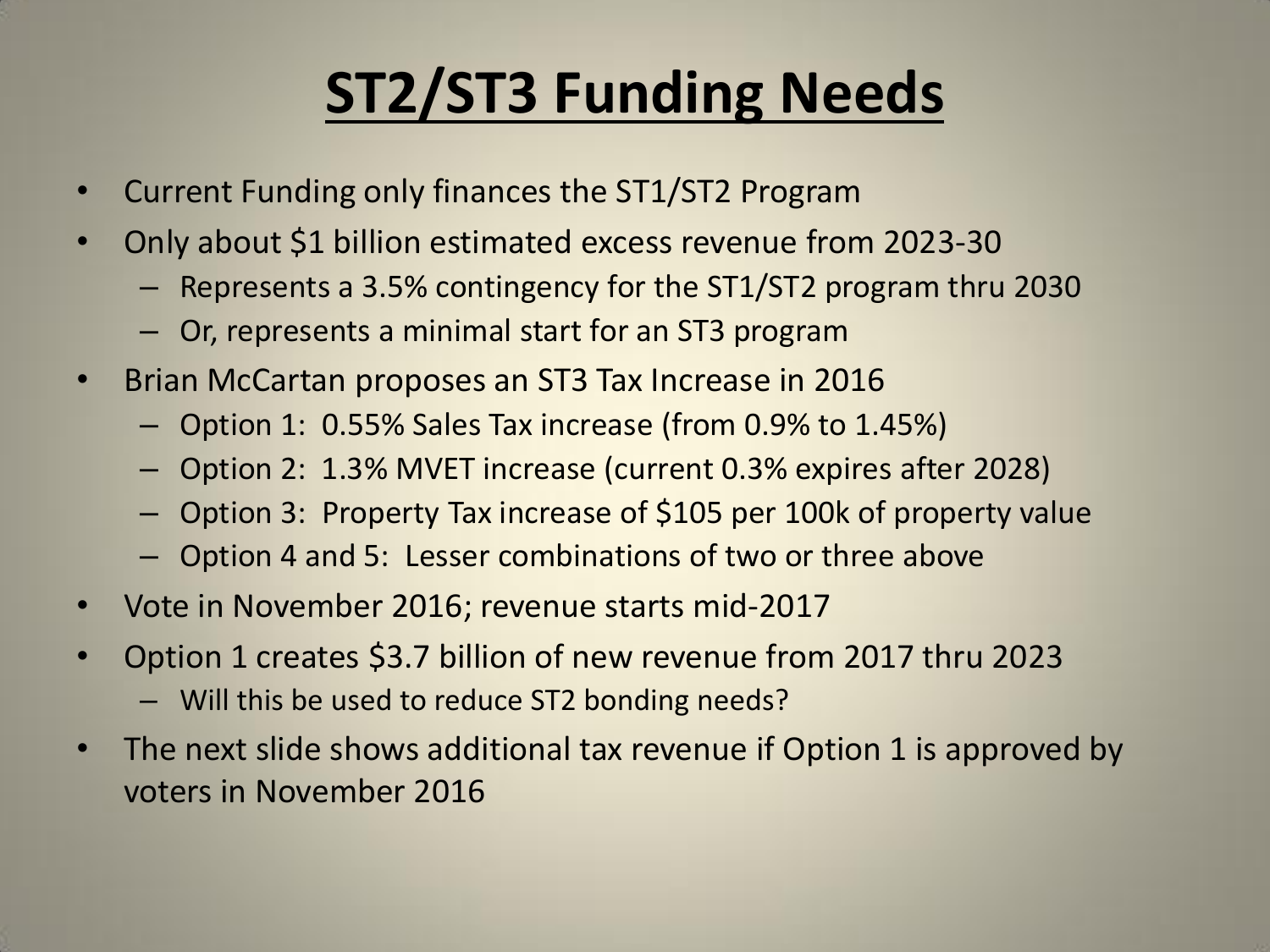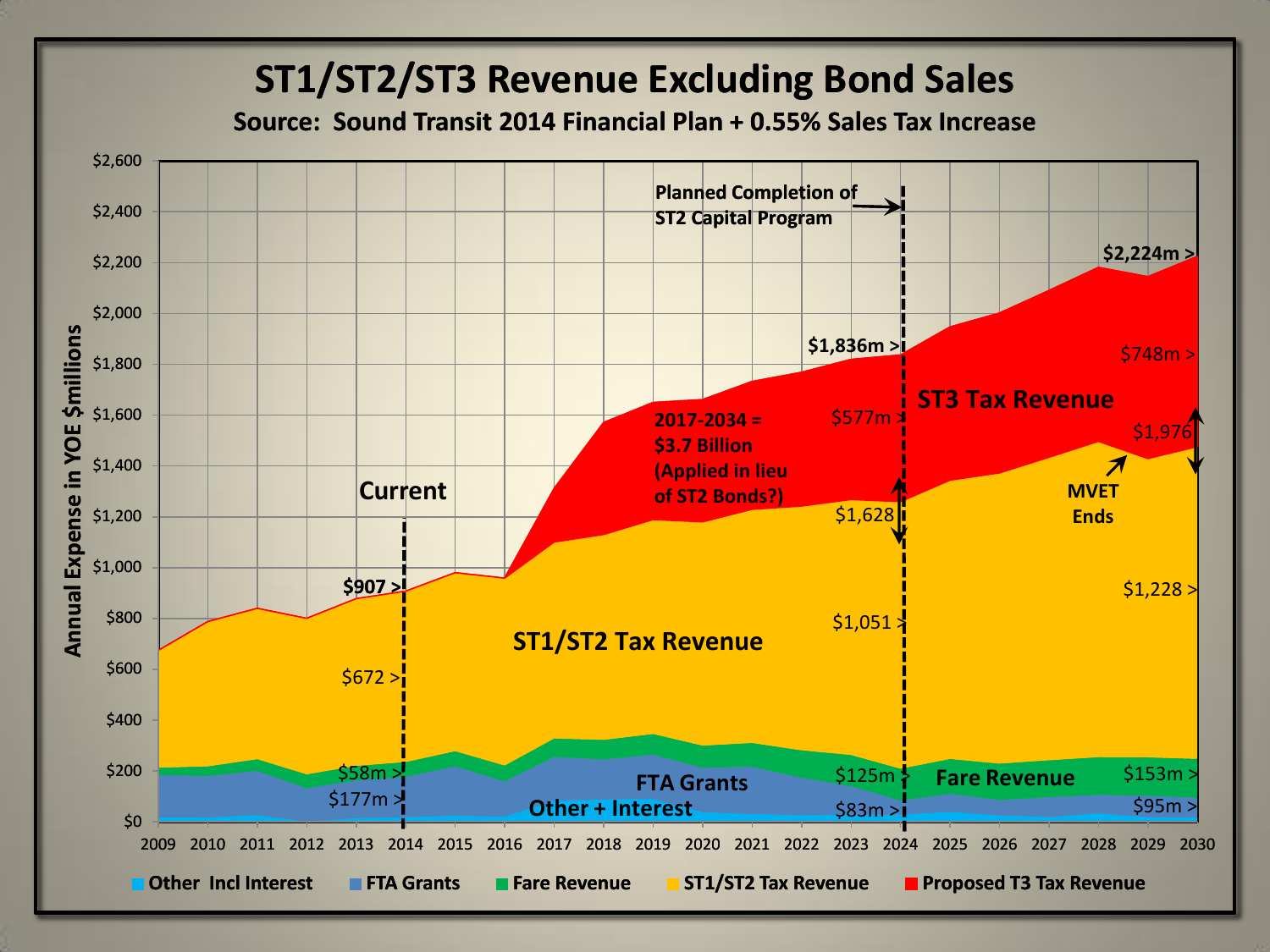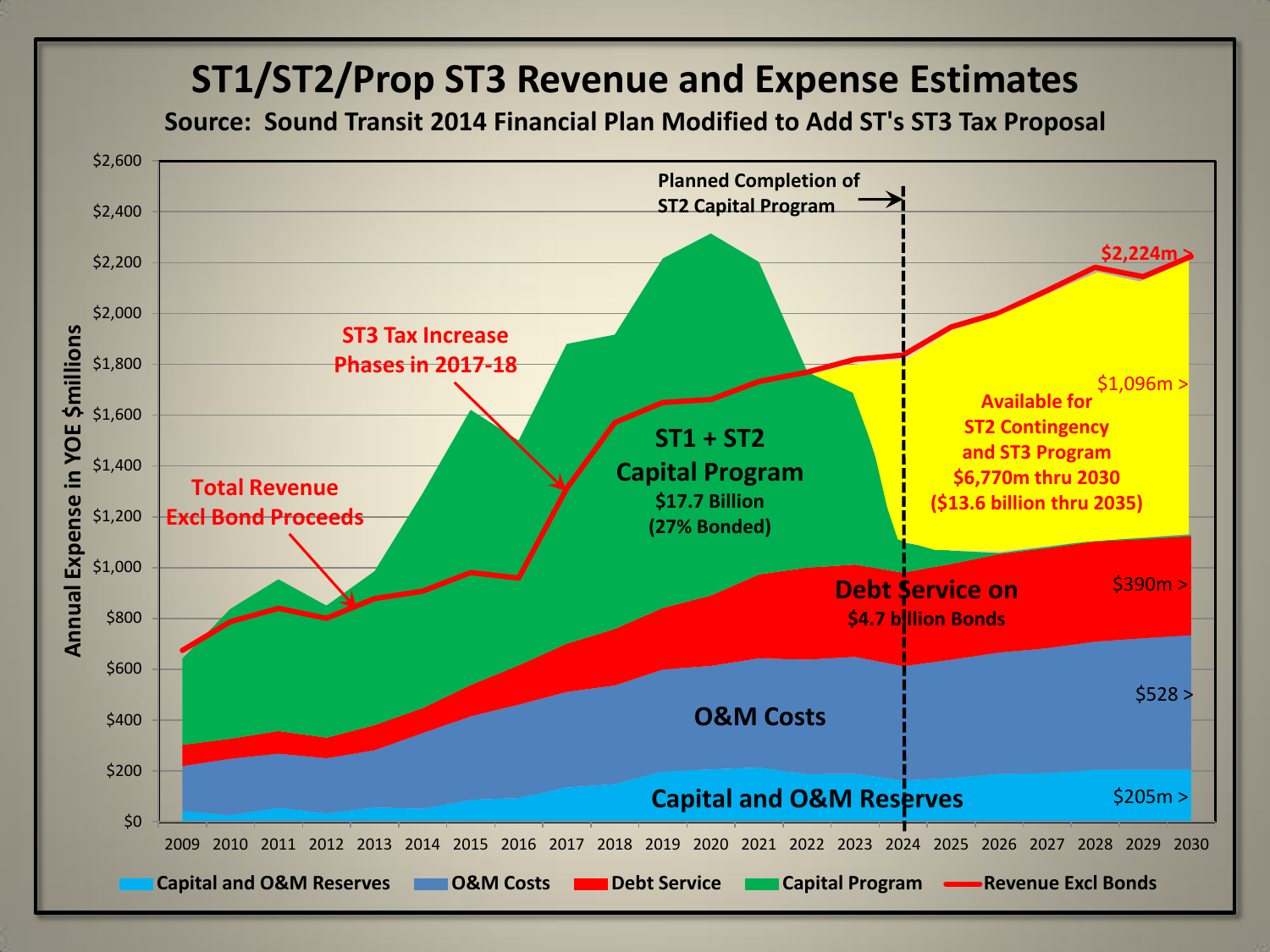#### **Subarea Equity**

- Capital costs for ST1 and ST2 Projects have already been assigned by Subarea; assume these are sunk commitments
- Subarea equity assumes that all benefit is assigned to the Suburban end of trips. This is transit planning from the 1940s
- Capital and O&M Costs should have been allocated by Station Boardings
	- The trip Origin end benefits from transit trip subsidy
	- The trip Destination end obtains economic benefit
- For Example:
	- Sounder North: North King 48%, Snohomish 52%
	- Sounder South: North King 45%, South King 30%, Pierce 25%
	- East King BRT: North King 45%, East King 50%, Snohomish 5%
	- East Link: North King 51%, East King 49%
- Need to Revise future O&M Cost allocations
- ST3 Subarea Equity allocations will be interesting
	- The vast majority of remaining LRT Core System lies in the Snohomish, South King and Pierce subareas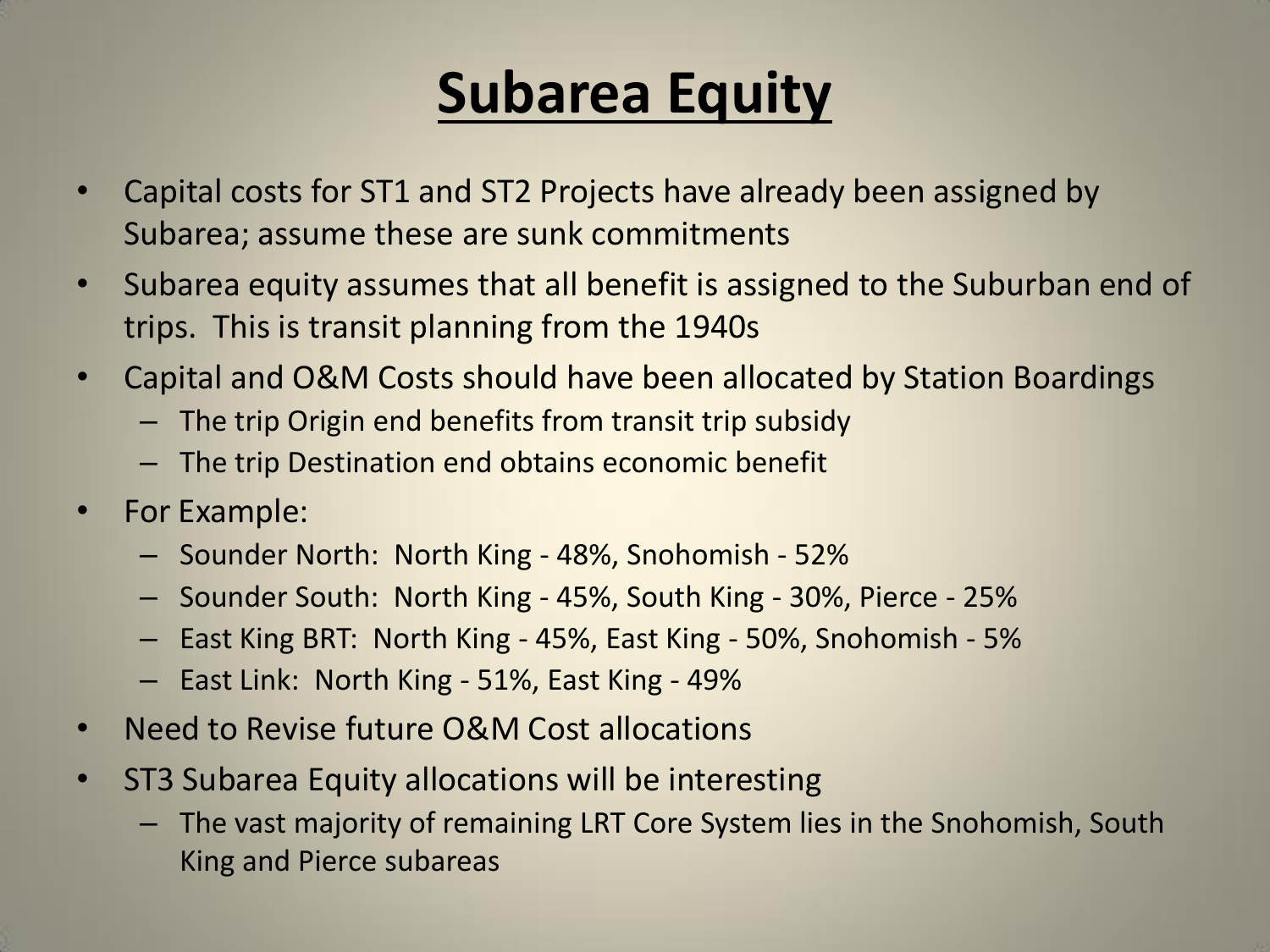## **Transportation Funding – 3-County Region**

- In 1991 transportation funding was 67% for Streets and Highways, and 33% for area transit (then four county/city agencies
- In 1996 Sound Transit was created with .04% sales tax increase and 0.3% **MVFT**
- In 2000 the MVET was eliminated for all except Sound Transit
	- Its 0.3% MVET continues thru 2028
- From 2005 thru 2008 Road funding was increased by the 'Nickel' and 'TPA' tax increases; local transit sales tax was increased to 0.9% maximum
- By 2008 transportation funding had declined to 48% for Streets and Highways, and increased to 52% for area transit
- Sound Transit ST2 was approved in Nov 2008 with sales tax increased from 0.4% to the 0.9% maximum allowable
- Today (2014) transportation funding had declined to 45% for Streets and Highways, and increased to 55% for area transit
- **By 2030 with the ST3 tax increase, transportation funding will decline to 31% for Streets and Highways, and increase to 69% for area transit**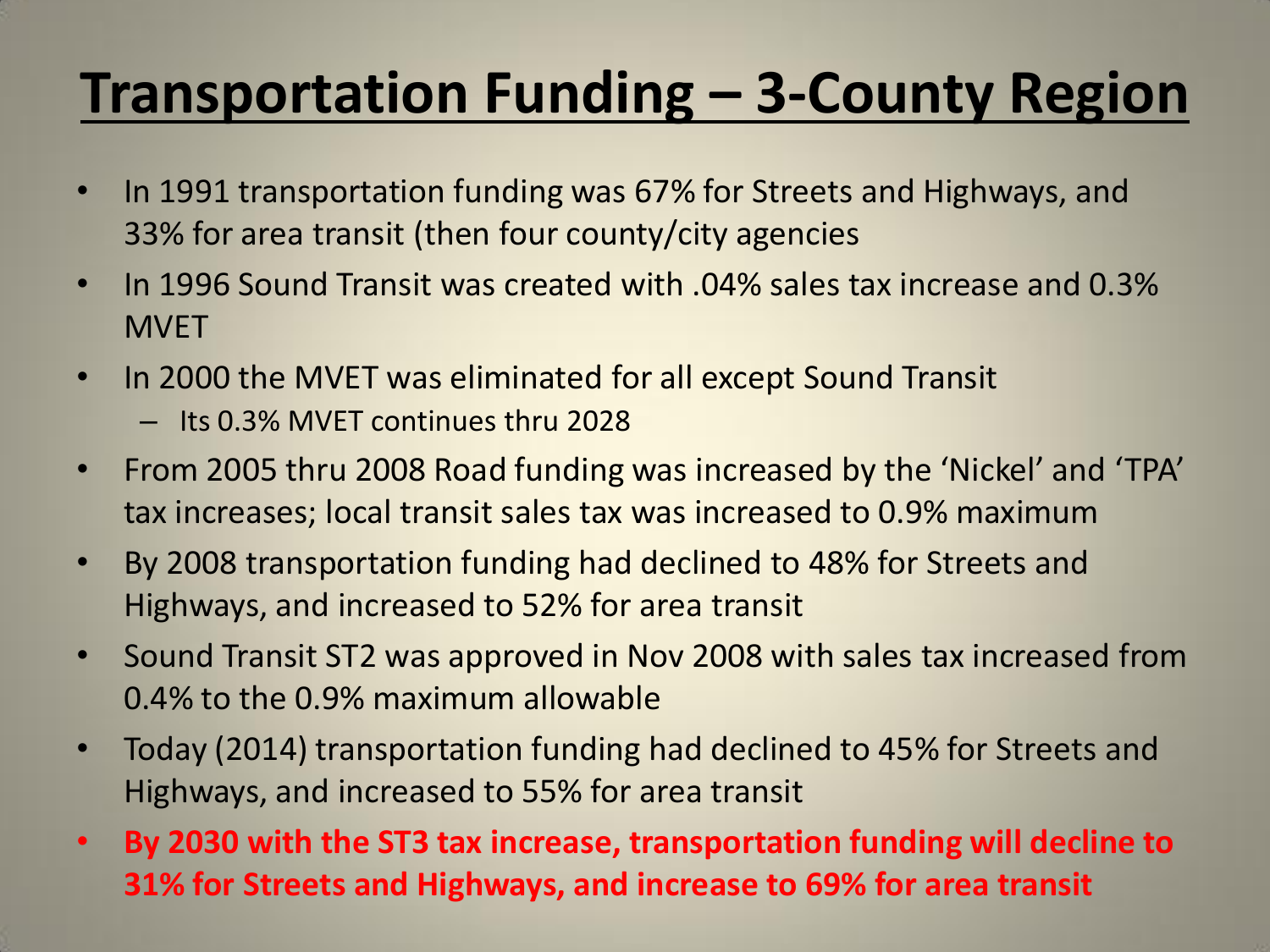#### **Annual Transportation Revenue**

#### **Three-County Central Puget Sound Region**

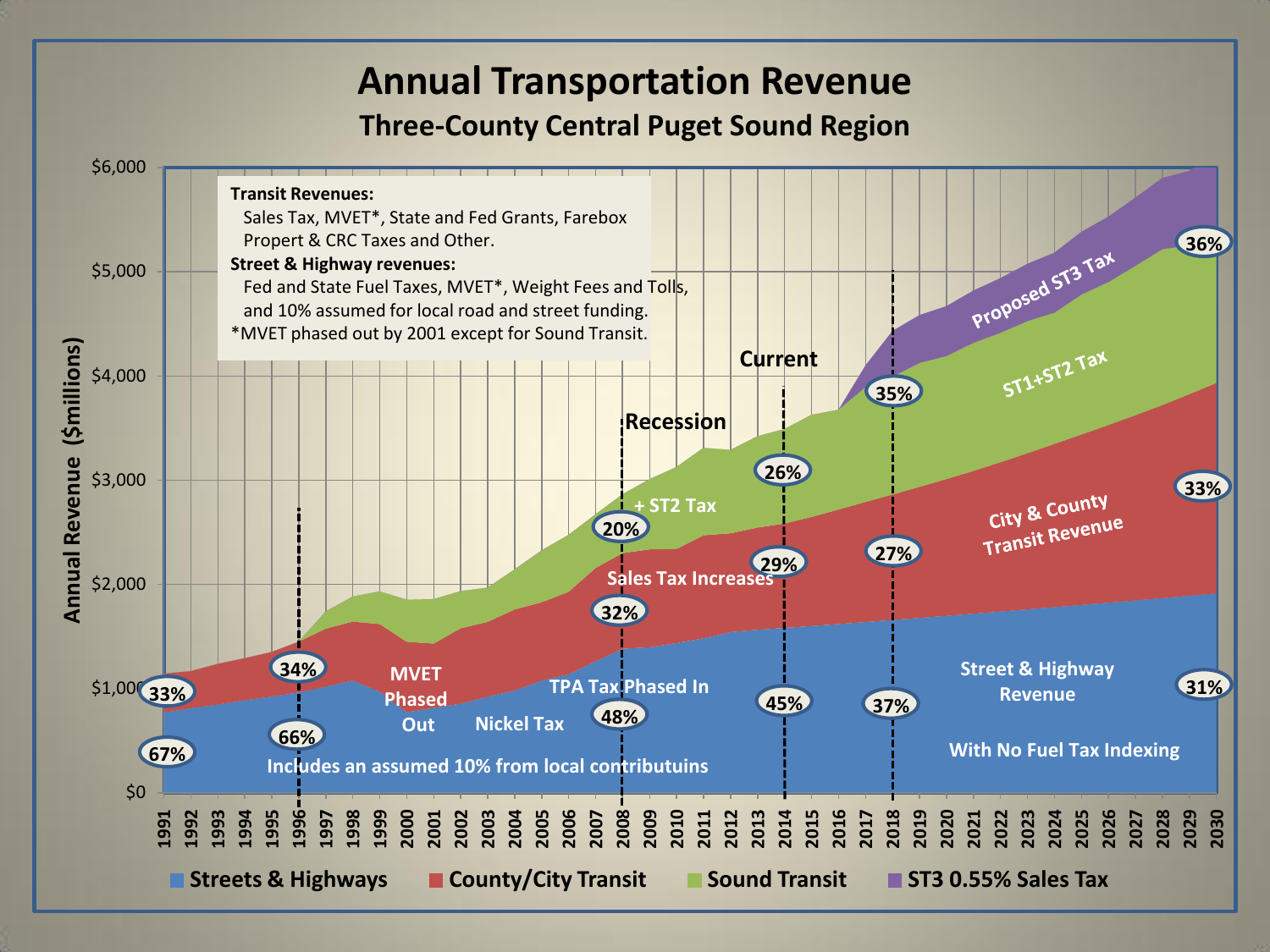## **Transportation Funding Conclusions**

- The PSRC Transportation 2040 Estimates:
	- 95% of all motorized people movement will be in private cars using roads
	- 100% of all freight movement will be on the road system
	- 100% of all bus transit operations will be on the road system
	- Only 5% of daily people-movement will be on transit
	- Only about 1% of transit riders will be on rail systems
- These are MacIsaac suggestions:
- Legislative action needed to significantly increase road funding
	- Consider another 'Nickel' increase for specific state highway projects
	- In addition consider increasing the 23c/gallon fuel tax to 28c/gallon for general road use, split between state and county/cities as currently split
	- Index all road user fees (taxes) by the Seattle CPI
- Legislative non-action to approve any further increases in transit tax limits
	- Maintain current 0.9% sales tax limit for Sound Transit
	- Do not allow MVET nor property tax increases for Sound Transit
	- Maintain current 0.9% sales tax limit for each local transit agency
	- Encourage transit agencies to increase fare shares of operating costs to 65%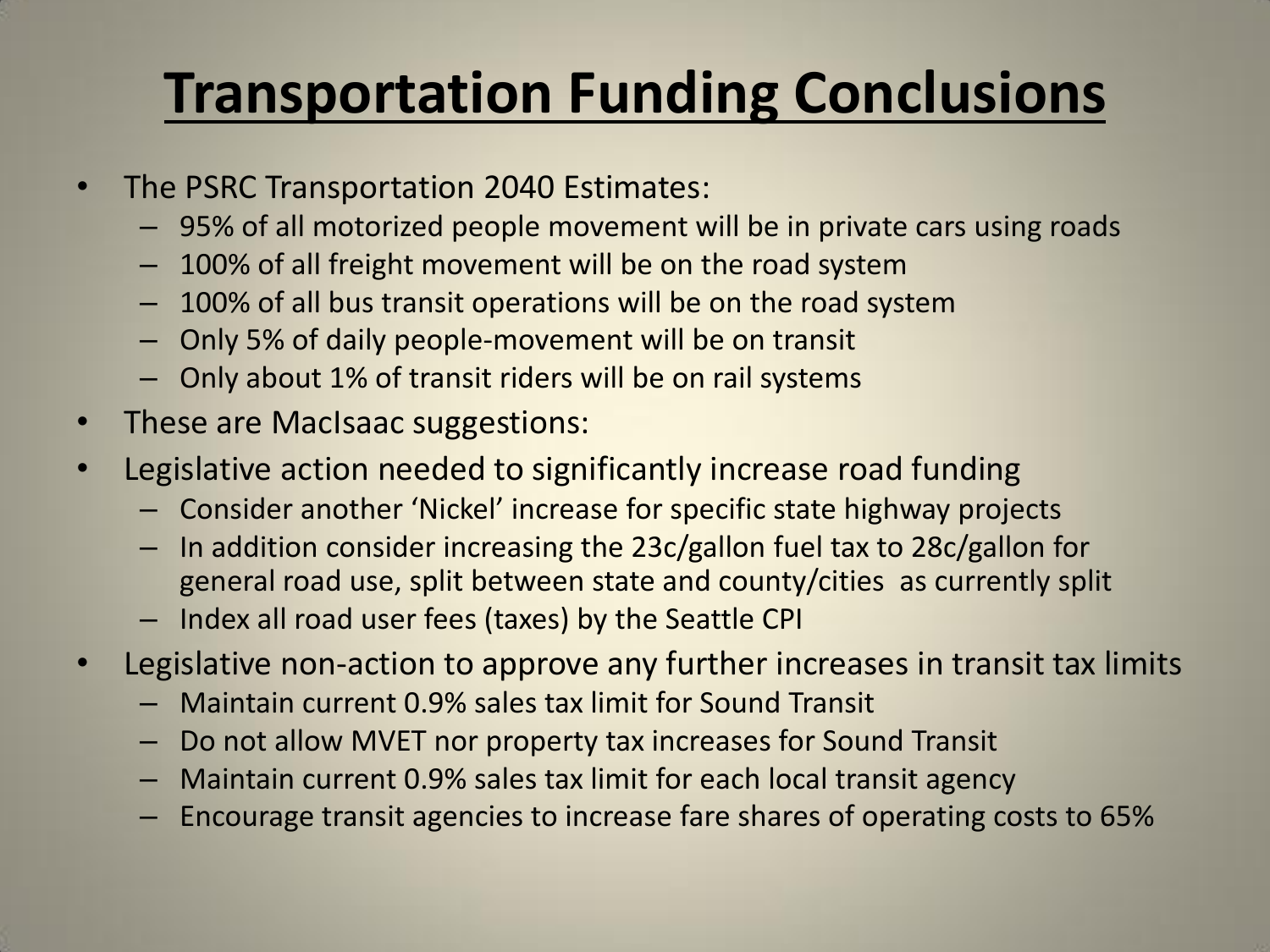#### **Annual Transportation Revenue Alternative Three-County Central Puget Sound Region**